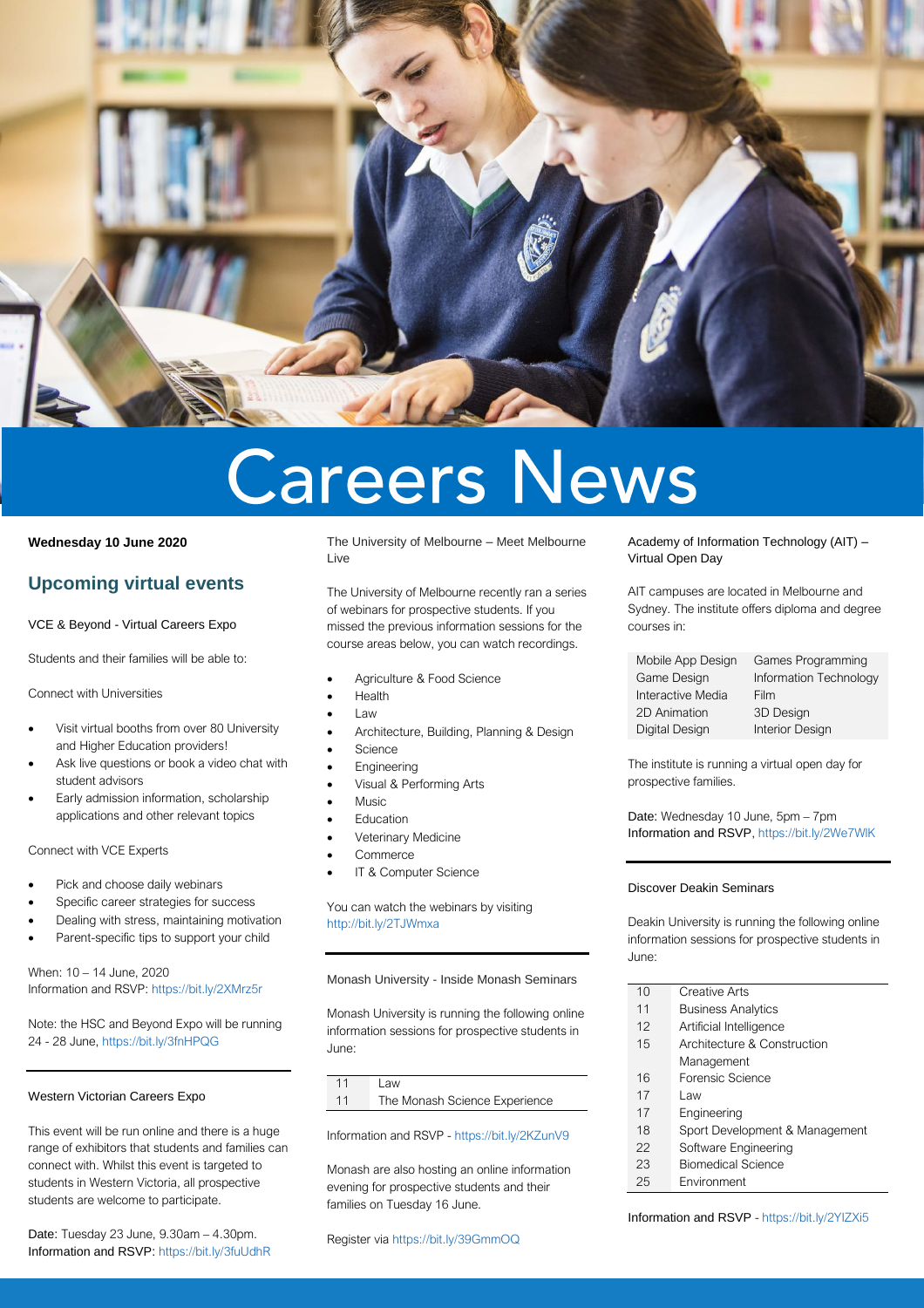## **Upcoming virtual events**

Australian Catholic University – Talk with Industry series

Australian Catholic University is running the following online sessions for prospective students:

17 June: Talk with occupational therapists and speech pathologists

2 July: Talk with exercise scientists and physiotherapists

## Information and RSVP - <https://bit.ly/2XwbkYr>



## Collarts – Webinar Series

Collarts is running the following online webinars for prospective students:

## June

| 29 | Interior Design          |
|----|--------------------------|
| 30 | Fashion & Sustainability |
| 30 | <b>Fashion Marketing</b> |

#### July

| 1  | Animation & VFX          |
|----|--------------------------|
| 1  | Digital & Social Media   |
| 7  | Dramatic Arts (Comedy)   |
| 7  | Screen & Media           |
| 8  | Music Performance        |
| 8  | Music Production         |
| 9  | Audio Engineering        |
| 10 | Entertainment Management |
| 10 | Entertainment Journalism |

Information and RSVP - <https://bit.ly/2KBApv2>

Swinburne University – Mid-Year Web Sessions

Swinburne University is running the following online web sessions in June:

- 15 Recession proof careers
- 16 Tech and pandemics
- 17 Redesigning Melbourne (Architecture,
- Urban Design, Engineering etc.)
- 18 Help with TAFE and university fees

#### Federation University – Your Fed Future



Federation University is running the following online information sessions for prospective students in June:

| 11 | Study teaching and education   |
|----|--------------------------------|
| 12 | Criminal justice & criminology |
| 15 | Study business                 |
| 17 | Study social work              |
| 22 | Study engineering              |

## Information and RSVP - <https://bit.ly/2WfWfLo>

Access recordings of previous webinars on careers, pathways, scholarships and visual arts etc., a[t https://bit.ly/3bKOIsq](https://bit.ly/3bKOIsq)

#### RMIT University – Discover What's Next series

RMIT University is running the following online sessions for prospective students:

## **June**

| 11 | Art, Design & Architecture         |
|----|------------------------------------|
| 18 | Communications, Journalism & Media |
| 23 | Business & Law                     |
| 25 | Engineering                        |
| 30 | Flight Training & Aviation         |
|    |                                    |

#### July

| 2  | Science                                |
|----|----------------------------------------|
| 9  | Computer Science & Information         |
|    | Technology                             |
| 16 | Fashion                                |
| 23 | Health & Biomedical Sciences           |
| 28 | <b>Education &amp; Social Sciences</b> |
| 30 | <b>Building &amp; Construction</b>     |

Information and RSVP - <https://bit.ly/2M0UGeg>

#### UCAT ANZ preparation programs

UCAT 2-week express challenge: UCAT Masterclass is running a 2-week express challenge. You can find information at <https://bit.ly/36NKEqr>

## Monash Indigenous Winter Camp

The Indigenous Winter Camp aims to provide Aboriginal and/or Torres Strait Islander students from year 10-12 with an in-depth insight into university life, while focusing on team-building, meeting new people, culture, confidence building and health and well-being.

Monash is running a virtual three-part Winter Camp series in July. For information and to register, visi[t https://bit.ly/3gHAlsx](https://bit.ly/3gHAlsx)

## **Webinars**

## Why Years 9 & 10 Matter: Pathways to Harvard, Oxford, and Beyond

Learn how to start paving your path to top US and UK unis in Year 9 and 10 through subject selection, extracurriculars and more. Hosted by Crimson Education Australia Country Manager and Harvard grad, Shori Hijikata.

When: Saturday 20 June Information and RSVP: <https://bit.ly/3chLNYh>

## How to become a pilot

Basair is running sessions for prospective students on how to become a pilot. The webinars will provide information on the courses offered at Basair, as well as answer questions about how to become a pilot (i.e., cost, study pathway).

When: 22 and 25 June 2020 (repeated) Information and RSVP: <https://bit.ly/370jMUp>

## Resources Engineering – Mining and Renewable Energy

Are you passionate about ensuring we will have the resources we need for our future industry and society?

Then Monash Resources Engineering, ranked in the top 10 worldwide for both Mining and Renewable Energy, could be for you (Academic Ranking of World Universities 2019).

Join Monash for an online presentation to learn more about this exciting field and its many career opportunities on Thursday 30 July from 5-6pm, <https://bit.ly/3cmoxIP>



Information and RSVP - <https://bit.ly/2XgiQaW>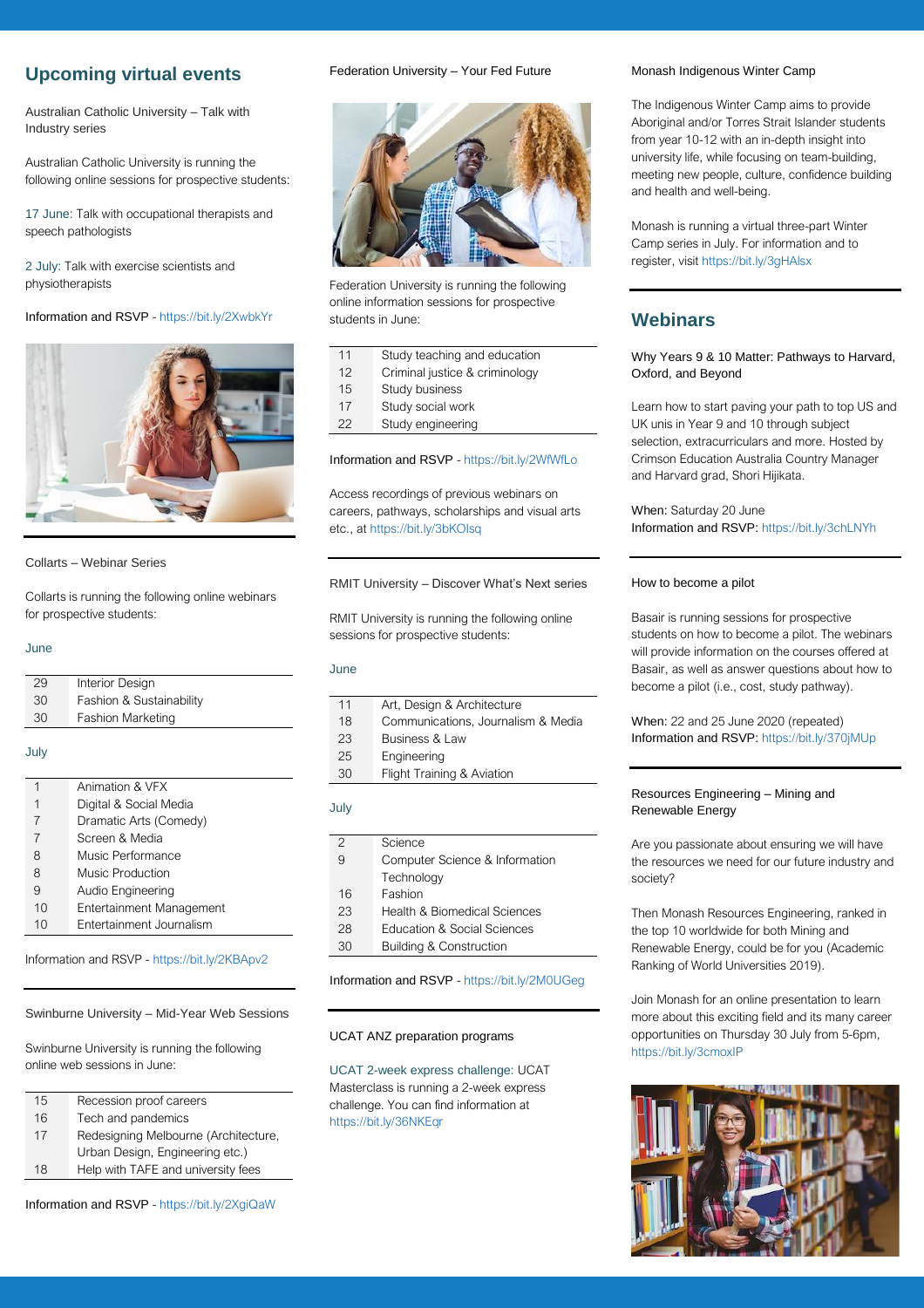## **Have you considered vocational education and training (VET)?**

Have you considered pursuing vocational education after school?

Research shows that 4/5 parents would prefer their child to go to university after school over vocational education and that many young people and parents don't understand the benefits of vocational education and training (e.g., TAFE, apprenticeships, traineeships).

2017 Australian research suggests that:

- 9 out of the 10 top occupations predicted to have the most jobs growth are in vocational training areas.
- The median full-time income for a vocational education graduate is \$56,000 vs \$54,000 for someone with a bachelor degree.
- Nearly eight in 10 vocational education graduates have a job soon after training, vs about seven in 10 university graduates; and
- More than nine in 10 trade apprentices have jobs after finishing training.

You can read the research report at this link <https://bit.ly/2l0YzlR>



# **Kangan Institute Information Sessions**

Kangan Institute offers vocational and higher education courses at campuses across Victoria such as Broadmeadows, Essendon, Moonee Ponds, Richmond and Docklands. The Institute has recently held digital information sessions for prospective students and recordings are available to watch.

Animal Studies Information Session: Includes courses in animal studies, companion animal services and veterinary nursing, <https://bit.ly/2MHr9Xd>

Automotive Studies Information Session: Includes courses in automotive and motorsport, <https://bit.ly/3h9sZOy>

Health Studies Information Session: Includes courses in allied health, pathology collection, individual support, and leisure and health, <https://bit.ly/37iX7CD>

# **Study security studies at university**



Are you interested in humanities, politics, foreign affairs and law? Have you considered studying security studies? The following are examples of courses you can study:

## Australia National University, Canberra

Bachelor of International Security Studies. Excellent double degrees include Asian Studies, European Studies, International Relations, Political Science, Laws (Honours), and Criminology. You can complete a Diploma of Languages on the side of the degree[, http://bit.ly/2mVTXgg](http://bit.ly/2mVTXgg)

## University of Canberra

Bachelor of Arts majoring in National Security. Excellent second majors include Justice Studies; Management, Governance and Policy; Politics and International Relations; Law and Society; and Australian Politics and Public Policy. Excellent double degrees include Media and Public Affairs, and Laws[, http://bit.ly/2r9zabf](http://bit.ly/2r9zabf)

## Monash University, Clayton

Master of International Relations (specialising in Governance and Security or Political Violence and Counter Terrorism). You will need to complete a Bachelor degree first. Ideal courses are Criminal Justice, Law, International Relations, International Studies etc.[, https://bit.ly/2R107LZ](https://bit.ly/2R107LZ)

## **Business & Economics at Australia National University**

ANU College of Business and Economics (CBE) offer a wide range of business, economics and commerce degrees and majors.

The College has developed downloadable webinars about their CBE programs. You can download the webinars a[t https://bit.ly/3dOgm9x](https://bit.ly/3dOgm9x)

The College is also offering virtual one-on-one appointments with secondary students to provide them information, clarity and reassurance regarding their decision to study business and economics degrees at ANU.

You can book an appointment time at <https://bit.ly/2AOFJd1>

# **National Youth Science Forum (NYSF)**

Are you in Year 11 and have a passion for all things science? You should consider applying for the NYSF.

This is a two-week residential program where students are immersed in hands-on science activities, lab experiments, field trips and meet researchers who are leaders in their field.

The two-week program will be held during January 2021. Applications close 14 June and must be endorsed by your local Rotary club. For more information and to apply, go t[o http://bit.ly/2tItZV9](http://bit.ly/2tItZV9)

## **Interested in working with people?**

Would you like a career where you can help people, but are not sure which university degree to do?

Charles Sturt University has developed a free online taster course that will help you find the right path, so you can make a difference.

You can do the whole 20-hour course or navigate to the information most relevant to you. For information, visi[t https://bit.ly/3dPH8yC](https://bit.ly/3dPH8yC)



## **Medicine at La Trobe University / The University of Melbourne**

## Exciting news for regional students!!!

La Trobe University and The University of Melbourne offer a Bachelor of Biomedical Science (Medical) / Doctor of Medicine pathway program.

For the 2021 intake, students will be able to apply for the Bachelor of Biomedical Science (Medical) via the Aspire Early Admissions Program.

Students who are accepted into the program and achieve an ATAR of at least 80 and meet subject prerequisites, will be guaranteed an interview.

Information on the course - <http://bit.ly/2VYOzgJ> Information on Aspire - <http://bit.ly/2v9WOLN> Webinar about the course, Thursday 11 June, 5.30pm – 6.30pm[, https://bit.ly/3f6tmHS](https://bit.ly/3f6tmHS)